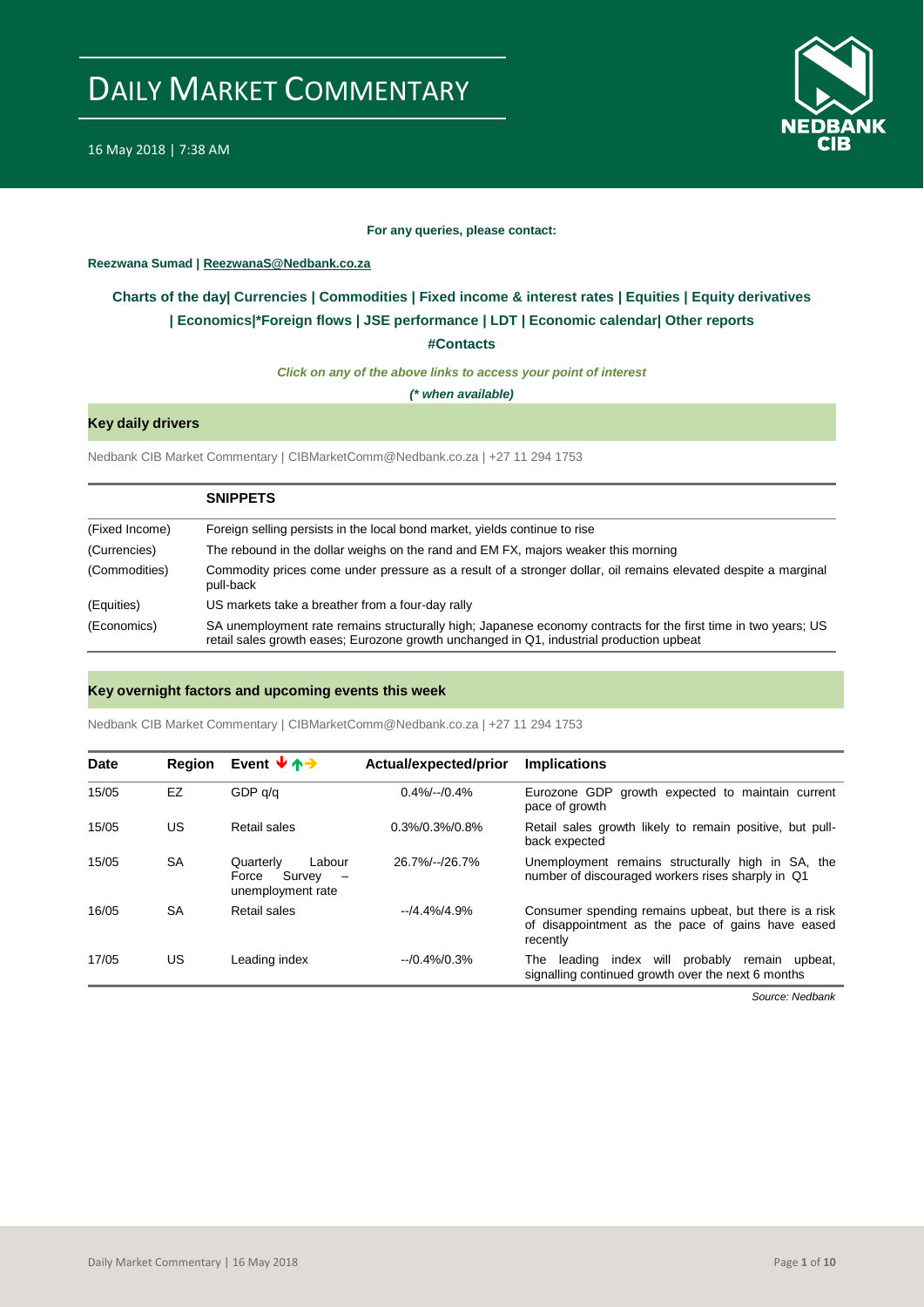

# <span id="page-1-0"></span>**Fixed income and interest rates [back to top](#page-0-0) back to top**

Bond flow sales |+2711 535 4021 | Corporate Money Markets | +2711 535 4007 | Business Bank Money Markets | +2711 535 4006

|                                 |            | Δ              | Δ                | Δ          | Δ        | <b>MTD</b> trend |
|---------------------------------|------------|----------------|------------------|------------|----------|------------------|
| <b>Bonds</b>                    | Last price | 1 <sub>d</sub> | <b>MTD</b>       | <b>YTD</b> | 12Month  |                  |
|                                 | %          | bps            | bps              | bps        | bps      |                  |
| R204-0.6 yrs                    | 6.76       | $-1.00$        | $-0.10$          | $-30.60$   | $-0.67$  | ⊕                |
| R208-2.9 yrs                    | 7.56       | 0.40           | 28.30            | 0.30       | 0.18     | 企                |
| R186-8.6 yrs                    | 8.48       | $-0.10$        | 29.40            | $-11.40$   | $-0.20$  | 合                |
| R2048-29.8 yrs                  | 9.40       | $-0.00$        | 35.80            | $-31.80$   | $-0.37$  | 合                |
| <b>US 10 yr</b>                 | 3.07       | $-0.55$        | 11.37            | 66.14      | 74.12    | 合                |
| <b>UK 10 yr</b>                 | 1.52       | 4.60           | 9.90             | 32.70      | 37.90    | 企                |
| German 10 yr                    | 0.65       | 3.40           | 8.60             | 21.80      | 22.50    | 企                |
| Japan 10 yr                     | 0.06       | $-0.20$        | 0.30             | 1.00       | 1.20     | ⇑                |
|                                 |            | Δ              | Δ                | Δ          | Δ        | <b>MTD</b> trend |
| <b>Money Market</b>             | Last price | 1 <sub>d</sub> | <b>MTD</b>       | <b>YTD</b> | 12Month  |                  |
|                                 | %          | bps            | bps              | bps        | bps      |                  |
| SA repo rate                    | 6.50       | 0.00           | 0.00             | $-25.00$   | $-50.00$ |                  |
| SA prime rate                   | 10.00      | 0.00           | 0.00             | $-25.00$   | $-50.00$ |                  |
| SA CPI (MTD = previous month)   | 3.80       |                | $-20.00$         |            |          | ⊕                |
| SA 3m JIBAR                     | 6.90       | 0.00           | 0.00             | $-25.80$   | $-44.20$ |                  |
| SA 3m NCD                       | 6.90       | 0.00           | 0.00             | $-25.00$   | $-42.50$ |                  |
| SA 6m NCD                       | 7.40       | 0.00           | 0.00             | $-20.00$   | $-47.50$ |                  |
| SA 12m NCD                      | 7.83       | 2.50           | 7.50             | $-7.50$    | $-45.00$ | 合                |
| US 3m LIBOR                     | 2.32       | $-0.94$        | $-4.23$          | 62.64      | 114.12   | ⊕                |
| UK 3m LIBOR                     | 0.64       | $-0.76$        | $-7.00$          | 11.93      | 32.51    | ⊕                |
| Japan 3m LIBOR                  | $-0.03$    | 0.58           | 0.22             | $-0.40$    | $-1.81$  | ⇑                |
| Source: Bloomberg & Nedbank CIB | Time       |                | 2018/05/16 07:14 |            |          |                  |

|                                  |            | Δ              | Δ          | Δ          | Δ        | <b>MTD</b> trend |
|----------------------------------|------------|----------------|------------|------------|----------|------------------|
| <b>FRAs and Swaps</b>            | Last price | 1 <sub>d</sub> | <b>MTD</b> | <b>YTD</b> | 12Month  |                  |
|                                  | $\%$       | bps            | bps        | bps        | bps      |                  |
| 3X6 FRA                          | 6.88       | 0.00           | 7.00       | $-1.00$    | $-36.00$ | 企                |
| 6X9 FRA                          | 6.86       | 0.00           | 4.00       | 3.00       | 4.00     | ⇑                |
| 9X12 FRA                         | 6.89       | 2.00           | 11.00      | 10.00      | $-12.00$ | ⇑                |
| 18X21 FRA                        | 7.09       | 2.50           | 18.50      | 10.50      | 3.50     | ⇑                |
| SA 2yr Swap                      | 6.96       | 1.98           | 11.38      | 3.20       | $-14.62$ | 合                |
| SA 3yr Swap                      | 7.10       | 0.00           | 12.50      | 4.50       | $-7.00$  | 企                |
| SA 5yr Swap                      | 7.38       | $-0.50$        | 13.50      | 5.00       | $-1.00$  | 企                |
| SA 10yr Swap                     | 7.88       | 0.50           | 15.00      | $-4.50$    | $-2.50$  | ⇑                |
| SA 15yr Swap                     | 8.15       | 0.50           | 14.00      | $-1.00$    | 4.50     | ⇑                |
|                                  |            | Δ              | Δ          | Δ          | Δ        | <b>MTD</b> trend |
| <b>Spreads</b>                   | Last price | 1d             | <b>MTD</b> | <b>YTD</b> | 12Month  |                  |
|                                  | %          | bps            | bps        | bps        | bps      |                  |
| 2v10v                            | $-0.92$    | 1.48           | $-3.62$    | 7.70       | $-12.12$ | ⊕                |
| 3v10v                            | $-0.79$    | $-0.50$        | $-2.50$    | 9.00       | $-4.50$  | ⊕                |
| R186-R204                        | 1.72       | 0.90           | 29.50      | 19.20      | 0.47     | ⇑                |
| R2048-R186                       | 0.92       | 0.10           | 6.40       | $-20.40$   | $-0.17$  | ⇑                |
| 5y-R186                          | $-1.10$    | $-0.40$        | $-15.90$   | 16.40      | $-0.80$  | ⊕                |
|                                  |            |                |            |            |          |                  |
| 10y-R186                         | $-0.60$    | 0.60           | $-14.40$   | 6.90       | $-2.30$  | ⊕                |
| 15y-R186                         | $-0.32$    | 0.60           | $-15.40$   | 10.40      | 4.70     | ⊕                |
| SA 5yr CDS spread - basis points | 168.43     | $-1.09$        | 8.89       | 11.48      | $-22.07$ | 合                |

#### **US 10 year yield**

#### **SA 10 year yield**

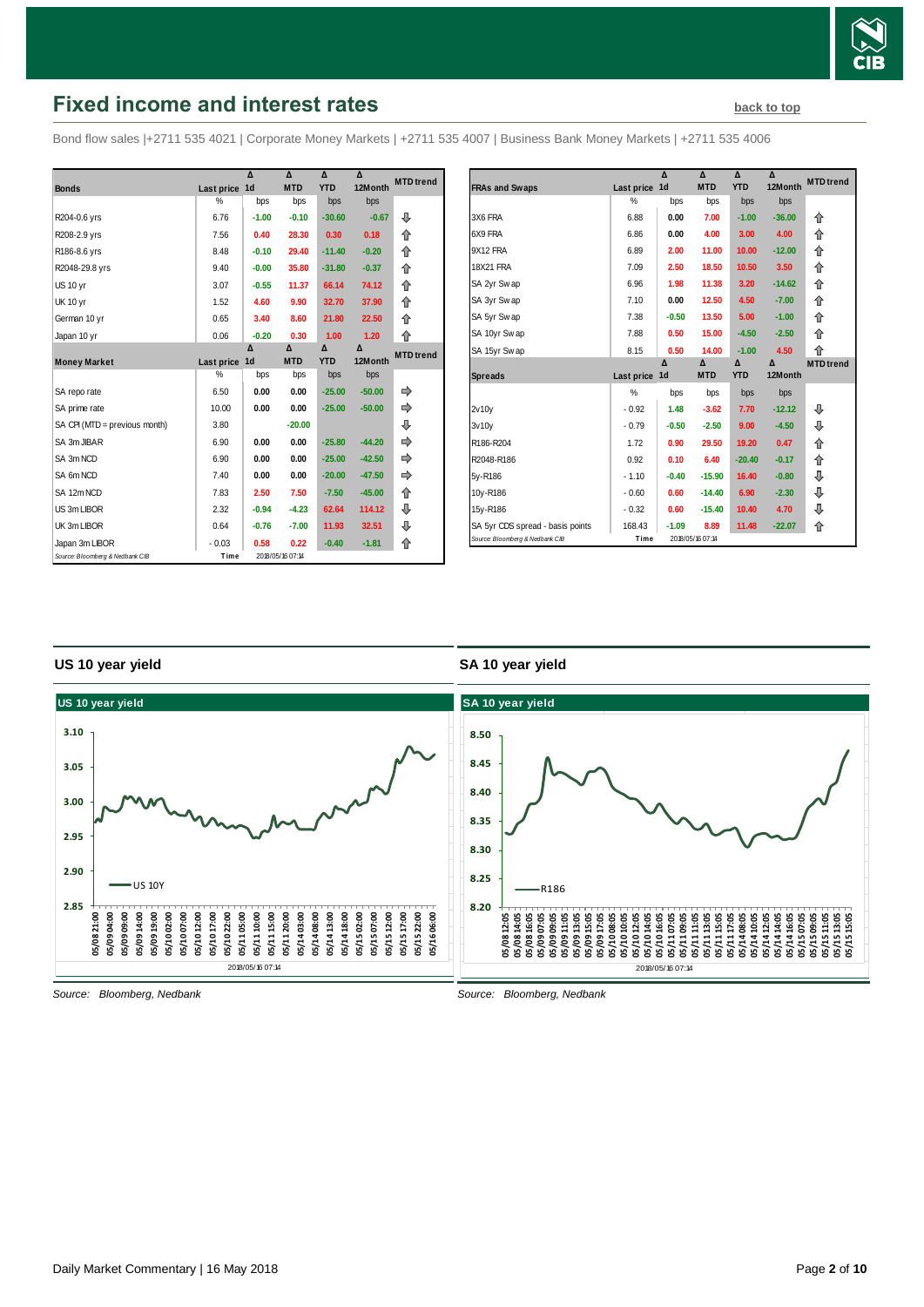

### <span id="page-2-0"></span>**Currencies [back to top](#page-0-0)**

Business Banking FX | +27 11 535 4003 | Corporate FX | +2711 535 4002 | Institutional FX | +2711 535 4005

- The local session opened the day with the rand trading weaker from the previous evenings close, starting the day trading just below the 12.40 level, from the open, steady demand for dollars saw the local unit lose ground, the move extending to a high of 12.6500, before a minor recovery into the local close to trade at 12.5735.
- Limited activity in the overnight session, this morning the rand currently trades at 12.5600, EURZAR is trading at 14.8680 and GBPZAR is at 16.9665.
- International markets were similarly weak relative to the dollar, EURUSD trading from a high of 1.1938 on the day, down to 1.1821, this morning currently trading at 1.1835, GBPUSD trading from 1.3570 down to 1.3452, currently at 1.3505.Gold has similarly lost ground as the dollar prospered, after opening the session trading at 1311.10 it has traded down to the current year low levels at 1293.50.
- Data releases scheduled for today, locally we have retail sales, from Europe we have German CPI, Eurozone CPI and Mr Draghi scheduled to speak. From the U.S we have housing starts, building permits, industrial production and capacity utilisation, the FEDs Bullard scheduled to speak.
- Broad based dollar strength, as a result of global risk factors and U.S. treasuries have seen the rand trade from a best level of 12.1800 on Monday to a high of 12.6500 yesterday, the breach above 12.5000 has negated the short term technical formation for a stronger rand.
- Possible trading range in the rand today 12.4500 to 12.7500

|                                 |            | $\%$ $\Delta$          | $\%$ $\Delta$               | $\%$ $\Delta$               | $\%$ $\Delta$          | <b>MTD</b> trend | <b>USD</b> trend    |
|---------------------------------|------------|------------------------|-----------------------------|-----------------------------|------------------------|------------------|---------------------|
| <b>Majors</b>                   | Last price | $-1d$                  | <b>MTD</b>                  | <b>YTD</b>                  | 12Month                |                  |                     |
| <b>GBPUSD</b>                   | 1.35       | $-0.08$                | $-1.87$                     | $-0.04$                     | 4.58                   | ⊕                | USD strength        |
| <b>EURUSD</b>                   | 1.18       | $-0.26$                | $-2.21$                     | $-1.42$                     | 6.84                   | ⊕                | USD strength        |
| <b>USDJPY</b>                   | 110.27     | $-0.02$                | 1.04                        | 2.19                        | $-2.68$                | ♠                | USD strength        |
| <b>USDAUD</b>                   | 1.34       | 0.07                   | 0.98                        | 4.46                        | $-0.57$                | ⇑                | USD strength        |
| <b>Rand crosses</b>             | Last price | $\%$ $\Delta$<br>$-1d$ | $\%$ $\Delta$<br><b>MTD</b> | $\%$ $\Delta$<br><b>YTD</b> | $\% \Delta$<br>12Month | <b>MTD</b> trend | <b>ZAR</b> trend    |
| <b>USDZAR</b>                   | 12.56      | 0.11                   | 0.87                        | 1.42                        | $-4.03$                | ♠                | <b>ZAR</b> weakness |
| <b>GBPZAR</b>                   | 16.97      | 0.05                   | $-1.04$                     | 1.44                        | 0.52                   | ⊕                | ZAR strength        |
| <b>EURZAR</b>                   | 14.87      | $-0.16$                | $-1.36$                     | 0.07                        | 2.64                   | ⊕                | ZAR strength        |
| <b>AUDZAR</b>                   | 9.39       | 0.04                   | $-0.11$                     | $-2.94$                     | $-3.44$                | ⊕                | ZAR strength        |
| ZARJPY                          | 8.78       | $-0.13$                | 0.25                        | $-2.85$                     | 1.28                   | ♠                | ZAR strength        |
|                                 |            | $\%$ $\Delta$          | $\%$ $\Delta$               | $\% \Delta$                 | %Δ                     | <b>MTD</b> trend | <b>ZAR</b> trend    |
| <b>African FX</b>               | Last price | $-1d$                  | <b>MTD</b>                  | <b>YTD</b>                  | 12Month                |                  |                     |
| ZARMWK (Malaw ian kw acha)      | 57.80      | $-0.16$                | $-0.80$                     | $-1.38$                     | 3.86                   | ⊕                | <b>ZAR</b> weakness |
| ZARBWP (Botsw ana pula)         | 0.79       | $-0.06$                | 0.06                        | $-0.33$                     | 0.11                   | ♠                | ZAR strength        |
| ZARKES (Kenyan shilling)        | 8.00       | $-0.11$                | $-0.78$                     | $-4.24$                     | 1.13                   | ⇩                | <b>ZAR</b> weakness |
| ZARMUR (Mauritian rupee)        | 2.77       | 0.71                   | 1.40                        | 1.52                        | 3.45                   | ♠                | ZAR strength        |
| ZARNGN (Nigerian naira)         | 28.75      | $-0.27$                | $-0.43$                     | $-1.07$                     | 16.08                  | ⇩                | ZAR weakness        |
| ZARGHS (Ghanian cedi)           | 0.36       | 0.19                   | 0.47                        | $-0.66$                     | 9.36                   | ⇑                | ZAR strength        |
| ZARZMW (Zambian kw acha)        | 0.80       | 0.11                   | 1.37                        | $-0.92$                     | 11.55                  | 合                | ZAR strength        |
| ZARMZN (Mozambican metical)     | 4.77       | $-0.26$                | $-0.13$                     | 0.78                        | 1.50                   | ⊕                | ZAR weakness        |
| Source: Bloomberg & Nedbank CIB | Time       |                        | 2018/05/16 07:14            |                             |                        |                  |                     |

*\*Please note that the sign on the % change reflects the change on the headline number. The narrative indicates the trend direction over the month. For trade in any of these currencies, contact our FX dealing desks*



**USDZAR**

*Source: Bloomberg, Nedbank*





*Source: Bloomberg, Nedbank*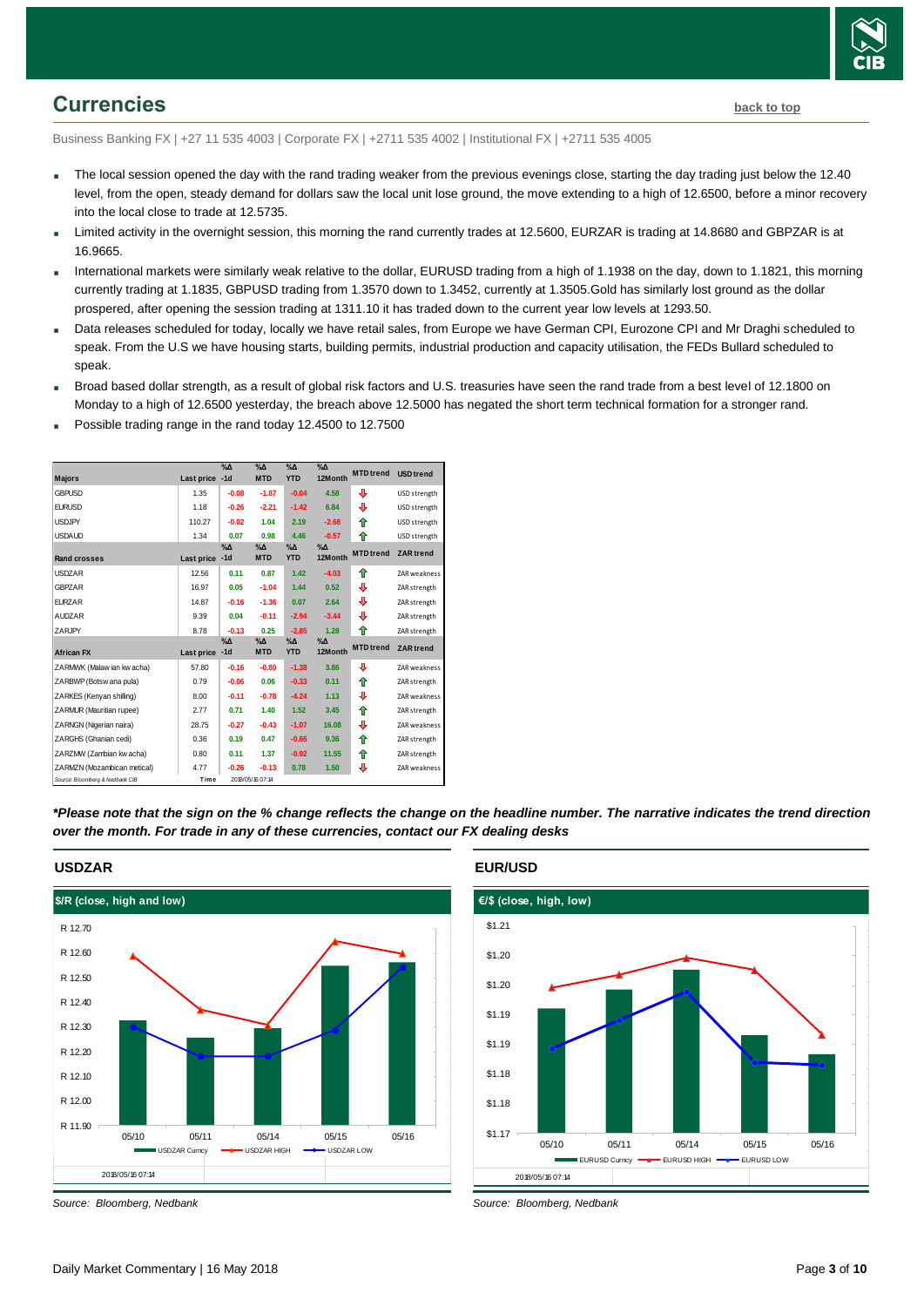# <span id="page-3-0"></span>**Commodities [back to top](#page-0-0)**

Nedbank CIB Market Commentary | CIBMarketComm@Nedbank.co.za | +27 11 294 1753| +27 11 535 4038

- Oil traded near \$71 a barrel as a surprise build in inventories overshadowed the European Union's pledge to salvage the Iran nuclear deal and oil shipments from Persian Gulf nation. Futures dropped 0.6%.
- Gold holds near lowest level this year as 10Y climb to highest since 2011 and dollar strengthens. Bullion for immediate delivery +0.1% to \$1,292.36/oz; -1.8% Tuesday. Silver flat at \$16.2680/oz after -1.6% on Tues. Platinum +0.1% to \$897.82/oz. Palladium steady at \$982.41/oz.
- Most metals edge higher as China's house prices gain at the quickest pace in 10 months. LME copper +0.2% to \$6,821.50/ton. Nickel -0.3%, extends slide from 3-week high; zinc +0.5%; aluminium +0.1%.

 Iron ore on DCE drops a second day, retreating from 2-month high on Monday. Most-active Sept. contract -0.4% to 483.5 yuan/ton. Source: Bloomberg

| <b>Commodities</b>              | Last price -1d | $\%$ $\Delta$ | $\%$ $\Delta$<br><b>MTD</b> | $% \Delta$<br><b>YTD</b> | $\%$ $\Delta$<br>12Month | <b>MTD</b> trend |
|---------------------------------|----------------|---------------|-----------------------------|--------------------------|--------------------------|------------------|
| Brent near future (\$)          | 78.25          | $-0.23$       | 4.10                        | 17.02                    | 51.50                    | ⇑                |
| WTI crude (\$)                  | 71.11          | $-0.28$       | 3.70                        | 17.69                    | 46.14                    | ⇑                |
| Gold spot (\$)                  | 1 293.75       | 0.17          | $-1.78$                     | $-0.69$                  | 4.63                     | ⊕                |
| Platinum spot (\$)              | 899.51         | 0.28          | $-0.61$                     | $-3.10$                  | $-3.99$                  | ⊕                |
| SA w hite maize spot (R)        | 2 085.00       | 1.91          | 2.36                        | 9.74                     | 13.38                    | ⇑                |
| Source: Bloomberg & Nedbank CIB | Time           |               | 2018/05/16 07:14            |                          |                          |                  |

#### **SA white maize**



*Source: Bloomberg, Nedbank*

#### **Platinum vs Gold**



*Source: Bloomberg, Nedbank*

#### **Brent Crude vs West Texas Intermediate**



*Source: Bloomberg, Nedbank*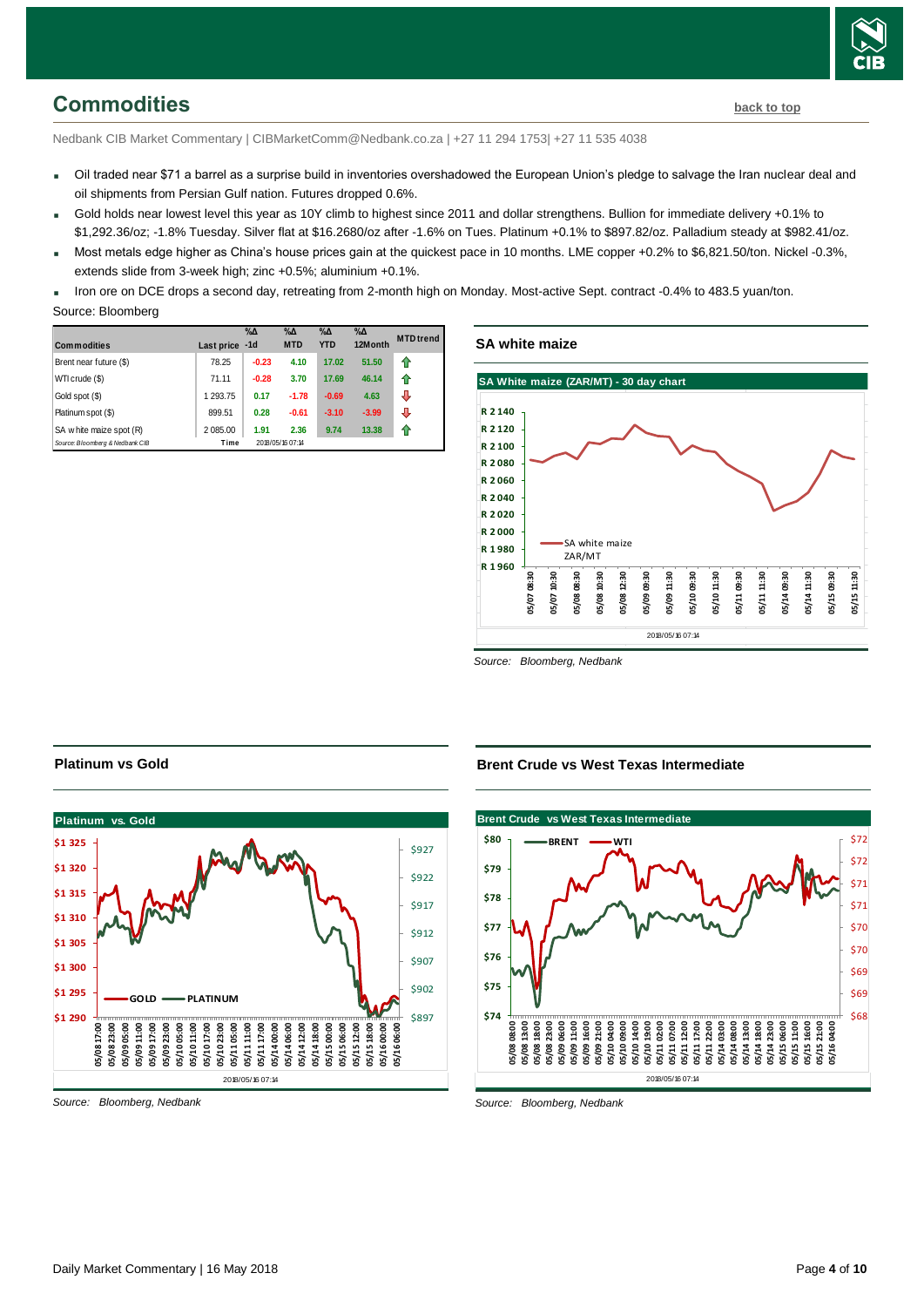

<span id="page-4-0"></span>Cash equities | +2711 535 4030/31

#### **South Africa**

- The All Share index started its trading day in negative territory then witnesses a marginal rally during the afternoon session but was sold off aggressively towards the close. The local bourse eventually ended the day 1.23% lower.
- The Banking sector was amongst the worst performing sectors on the day with the likes of Standard Bank and FirstRand declining 4.84% and 4.55% respectively.
- On the company front, Rebosis Property Fund announce the sale of R888m worth of properties in Cape Town. This is in line with managements stated strategy to reduce office exposure. The funds will be used to pay down debt.
- Value traded at 5pm was around R21bn with the currency at R12.60c vs. the USD at the close.

#### **UK/Europe**

- European markets closed mixed on Friday as the FTSE 100 advanced 0.16% while the DAX retreated 0.06%
- On the economic data front, German GDP SA data came in below expectations at 0.3% (q/q) for the 1Q.
- The Stoxx 50 was down 0.04% with the likes of Orange SA and Telefonica declining 3.20% and 2.27% respectively

#### **USA**

- US markets took a breather from a four-day rally as investors continue looking for clues on how aggressive the FED hiking cycle will be.
- The Dow Jones was down 0.78% while the S&P 500 retreated 0.68% with the healthcare sector leading the downside.
- On the economic data front, Retail Sales figures were in line with consensus forecasts at 0.3% for the month of April.

#### **Asia**

- Asian markets are following their US counterparts lower as rising yield sparked a return of risk aversion
- The Nikkei has lost 0.34% while the Hang Seng gave up 0.18%.
- The Australian ASX is up 0.33% with the likes of BHP advancing 1.25%

| <b>Developed Markets</b>        | Last price -1d | $\sqrt[9]{\Delta}$ | $\%$ $\Delta$<br><b>MTD</b> | $\sqrt{\Delta}$<br><b>YTD</b> | $\%$ $\Delta$<br>12Month | 2017<br>Performance<br>$\%$ | <b>MTD</b> trend |
|---------------------------------|----------------|--------------------|-----------------------------|-------------------------------|--------------------------|-----------------------------|------------------|
| Dow Jones                       | 24 706.41      | $-0.78$            | 2.25                        | $-0.05$                       | 17.76                    | 24.33                       | ⇑                |
| Nasdag                          | 7 351 63       | $-0.81$            | 4.04                        | 6.49                          | 19.15                    | 27.16                       | ⇑                |
| S&P 500                         | 2711.45        | $-0.68$            | 2.39                        | 1.42                          | 12.95                    | 18.42                       | ⇑                |
| DJ Eurostoxx 50                 | 3564.29        | $-0.04$            | 0.79                        | 1.72                          | $-2.13$                  | 5.70                        | ⇑                |
| <b>DAX</b>                      | 12 970.04      | $-0.06$            | 2.84                        | 0.41                          | 1.29                     | 11.51                       | ⇑                |
| CAC                             | 5553.16        | 0.23               | 0.59                        | 4.53                          | 2.72                     | 8.43                        | ⇑                |
| <b>FTSE</b>                     | 7722.98        | 0.16               | 2.85                        | 0.46                          | 2.67                     | 7.10                        | ⇑                |
| ASX200                          | 6 117.60       | 0.32               | 2.25                        | 0.87                          | 4.57                     | 6.42                        | ⇑                |
| Nikkei 225                      | 22 733.18      | $-0.37$            | 1.18                        | $-0.14$                       | 14.12                    | 16.18                       | ⇑                |
| <b>MSCI World</b>               | 2 119.98       | $-0.75$            | 1.60                        | 0.79                          | 11.21                    | 19.65                       | ⇑                |
| <b>Emerging Markets</b>         | Last price -1d | $\%$ $\Delta$      | $\%$ $\Delta$<br><b>MTD</b> | $\%$ $\Delta$<br><b>YTD</b>   | $\%$ $\Delta$<br>12Month | 2017<br>Performance<br>%    | <b>MTD</b> trend |
| <b>Hang Seng</b>                | 31 116.35      | $-0.11$            | 1.00                        | 4.00                          | 22.82                    | 35.19                       | ⇑                |
| Shanghai                        | 3 183.28       | $-0.28$            | 3.28                        | $-3.75$                       | 2.26                     | 5.46                        | ⇑                |
| Brazil Bovespa                  | 85 130.42      | $-0.12$            | $-1.14$                     | 11.42                         | 23.94                    | 28.22                       | ⇩                |
| India - NSE                     | 35 331.90      | $-0.60$            | 0.49                        | 3.74                          | 15.53                    | 27.91                       | ⇑                |
| <b>Russia Micex</b>             | 2 3 3 7 . 0 3  | $-0.87$            | 1.30                        | 10.77                         | 17.27                    | $-7.69$                     | ⇑                |
| <b>MSCI</b> Emerging            | 1 150.27       | $-1.59$            | $-1.22$                     | $-0.71$                       | 13.32                    | 34.35                       | ⇩                |
|                                 |                | $\%$ $\Delta$      | $\% \Delta$<br><b>MTD</b>   | $\% \Delta$<br><b>YTD</b>     | $\%$ $\Delta$<br>12Month | 2017<br>Performance         | <b>MTD</b> trend |
| <b>SA Indices</b>               | Last price -1d |                    |                             |                               |                          | %                           |                  |
| JSE All Share                   | 57 891.77      | $-1.23$            | $-0.62$                     | $-2.71$                       | 7.16                     | 17.47                       | ⇩                |
| Top 40                          | 51 333.23      | $-1.28$            | $-0.17$                     | $-2.28$                       | 8.24                     | 19.66                       | ⇩                |
| Resi 10                         | 40 092.25      | 1.72               | 5.69                        | 10.47                         | 24.43                    | 13.03                       | ⇑                |
| Indi 25                         | 74 839.08      | $-1.97$            | $-1.40$                     | $-5.37$                       | 2.22                     | 23.03                       | ⇩                |
| Fini 15                         | 17 159.68      | $-2.65$            | $-3.78$                     | $-3.99$                       | 13.55                    | 18.54                       | ⇩                |
| Source: Bloomberg & Nedbank CIB | Time           |                    | 2018/05/16 07:14            |                               |                          |                             |                  |

#### **Short-term performance of SA equity indices**



<span id="page-4-1"></span>*Source: Bloomberg, Nedbank*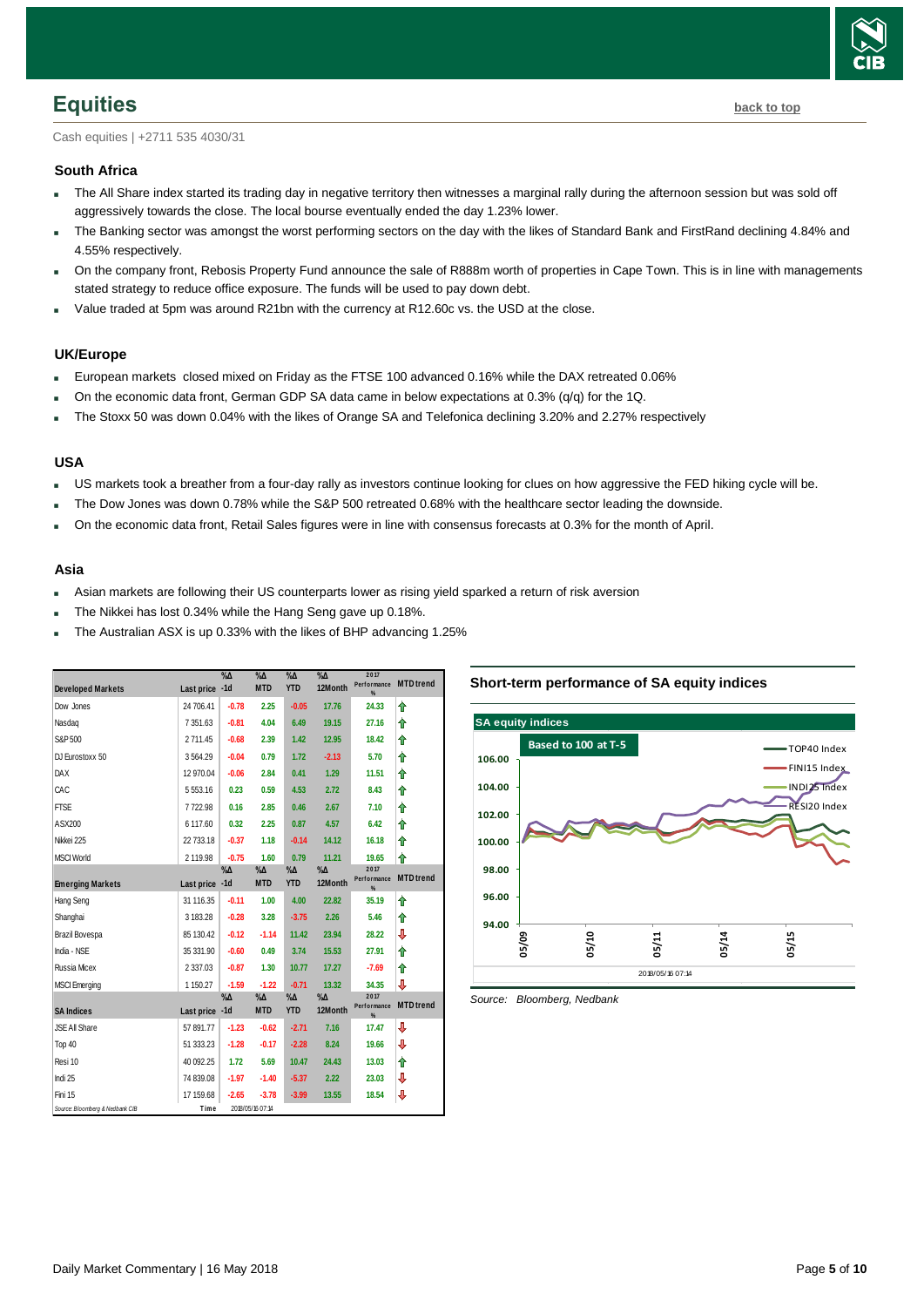# **JSE performance [back to top](#page-0-0) back to top**

|                                       |                | $\% \Delta$ | %Д               | $\% \Delta$ | $\sqrt[9]{6\Delta}$ | 2017<br>Performance | <b>MTD</b> trend |
|---------------------------------------|----------------|-------------|------------------|-------------|---------------------|---------------------|------------------|
| <b>Top40 constituents</b>             | Last price -1d |             | <b>MTD</b>       | <b>YTD</b>  | 12Month             | %                   |                  |
| AGL: Anglo American Plc               | 308.17         | 0.33        | 4.04             | 20.56       | 67.55               | 29.43               | ⇑                |
| ANG: Anglogold Ashanti Ltd            | 108.44         | $-1.69$     | $-3.48$          | $-15.69$    | $-27.01$            | -14.78              | ⇩                |
| APN: Aspen Pharmacare Holdings Lt     | 253.48         | $-1.91$     | $-5.83$          | $-8.66$     | $-9.06$             | -1.62               | ⇩                |
| <b>BGA: Barclays Africa Group Ltd</b> | 173.65         | -4.06       | $-5.10$          | $-4.58$     | 19.37               | 7.05                | ⇩                |
| BID: Bid Corp Ltd                     | 273.00         | $-0.73$     | -4.75            | $-9.30$     | $-10.12$            | 20.93               | ⇩                |
| BIL: Bhp Billiton Plc                 | 292.01         | 2.17        | 9.63             | 16.55       | 43.30               | 11.95               | ⇑                |
| BTI: British American Tobacco Plc     | 650.73         | 2.28        | $-5.31$          | $-21.55$    | $-29.85$            | 6.38                | ⇩                |
| BVT: Bidvest Group Ltd                | 231.06         | $-3.16$     | $-5.74$          | 5.95        | 36.11               | 21.18               | ⇩                |
| CFR : Financiere Richemont-Dep Rec    | 122.32         | 1.92        | 2.89             | 9.46        | 12.62               | 24.15               | ⇑                |
| CPI: Capitec Bank Holdings Ltd        | 840.52         | $-3.83$     | $-5.47$          | $-23.45$    | 8.07                | 58.44               | ⇩                |
| DSY: Discovery Ltd                    | 162.09         | $-1.76$     | $-6.44$          | $-12.85$    | 22.47               | 61.26               | ⇩                |
| FSR: Firstrand Ltd                    | 63.00          | $-4.55$     | $-5.91$          | $-6.32$     | 25.62               | 25.00               | ⇩                |
| GFI : Gold Fields Ltd                 | 46.20          | $-2.33$     | $-1.43$          | $-14.60$    | $-4.74$             | 23.12               | ⇩                |
| GRT: Grow thpoint Properties Ltd      | 27.80          | $-3.10$     | $-4.47$          | 0.51        | 9.45                | 6.59                | ⇩                |
| INL: Investec Ltd                     | 94.90          | 0.14        | $-3.63$          | 5.77        | $-7.59$             | $-1.57$             | ⇩                |
| INP: Investec Plc                     | 95.83          | 0.25        | $-3.80$          | 6.76        | $-6.05$             | $-1.52$             | ⇩                |
| IPL: Imperial Holdings Ltd            | 218.00         | $-4.55$     | $-9.31$          | $-16.84$    | 36.40               | 41.52               | ⊕                |
| LHC: Life Healthcare Group Holdin     | 28.00          | $-3.45$     | $-5.08$          | 0.90        | $-2.78$             | $-9.23$             | ⇩                |
| MEI: Mediclinic International Plc     | 115.82         | $-1.51$     | 0.09             | 8.87        | $-19.90$            | $-18.17$            | ⇑                |
| MND: Mondi Ltd                        | 339.41         | 2.84        | 2.08             | 10.83       | 2.71                | 14.66               | ⇑                |
| MNP: Mondi Plc                        | 340.24         | 2.82        | 2.28             | 11.41       | 2.75                | 14.14               | ⇑                |
| MRP: Mr Price Group Ltd               | 252.50         | $-3.26$     | $-7.84$          | 3.12        | 70.63               | 53.52               | ⇩                |
| MTN: Mtn Group Ltd                    | 120.82         | $-3.42$     | $-3.53$          | $-11.55$    | $-0.97$             | 5.08                | ⇩                |
| NED: Nedbank Group Ltd                | 294.82         | $-4.12$     | $-0.89$          | 15.12       | 32.80               | 6.16                | ⇩                |
| NPN: Naspers Ltd-N Shs                | 3 100.00       | $-3.94$     | 1.33             | $-10.17$    | 16.19               | 69.72               | ⇑                |
| NRP: Nepi Rockcastle Plc              | 130.34         | $-2.24$     | $-5.27$          | $-38.97$    |                     |                     | ⇩                |
| OML: Old Mutual Plc                   | 42.69          | -0.21       | $-1.64$          | 12.34       | 27.97               | 9.35                | ⇩                |
| RDF: Redefine Properties Ltd          | 11.56          | $-1.62$     | $-3.51$          | 8.04        | 4.14                | $-6.96$             | ⊕                |
| REM: Remgro Ltd                       | 214.75         | $-2.32$     | $-4.43$          | $-9.00$     | $-4.58$             | 4.19                | ⊕                |
| RMH : Rmb Holdings Ltd                | 73.51          | $-4.50$     | $-6.21$          | $-7.15$     | 17.09               | 18.13               | ⊕                |
| RNI: Reinet Investments Sca           | 230.00         | 3.60        | $-2.02$          | $-16.06$    |                     |                     | ⊕                |
| SAP: Sappi Limited                    | 88.50          | 5.99        | 10.76            | $-1.12$     | $-15.21$            | 0.56                | ⇑                |
| SBK: Standard Bank Group Ltd          | 206.88         | -4.84       | $-3.47$          | 5.73        | 37.60               | 28.22               | ₽                |
| SHP: Shoprite Holdings Ltd            | 239.57         | $-0.76$     | $-3.79$          | 8.31        | 18.79               | 27.89               | ⊕                |
| SLM: Sanlam Ltd                       | 78.75          | 0.14        | $-0.58$          | $-9.48$     | 10.17               | 36.30               | ⇩                |
| SOL: Sasol Ltd                        | 472.00         | 2.64        | 5.36             | 10.23       | 15.69               | 5.32                | ⇑                |
| SPP: Spar Group Limited/The           | 198.53         | $-2.28$     | $-6.11$          | $-2.36$     | 12.21               | 2.82                | ₽                |
| TBS: Tiger Brands Ltd                 | 352.61         | $-2.39$     | $-9.35$          | $-23.35$    | $-11.23$            | 16.65               | ⇩                |
| TFG: The Foschini Group Ltd           | 198.86         | -4.44       | $-7.51$          | 0.78        | 35.28               | 24.11               | ⊕                |
| TRU: Truw orths International Ltd     | 92.48          | $-4.03$     | $-9.78$          | $-2.11$     | 21.00               | 17.70               | ⇩                |
| VOD: Vodacom Group Ltd                | 152.80         | $-0.10$     | $-2.03$          | 4.89        | $-4.47$             | $-3.27$             | ⊕                |
| WHL: Woolw orths Holdings Ltd         | 60.95          | -1.82       | $-5.14$          | $-6.68$     | $-12.30$            | -9.09               | ⊕                |
|                                       |                |             |                  |             |                     |                     |                  |
| Source: Bloomberg & Nedbank CIB       | Time           |             | 2018/05/16 07:14 |             |                     |                     |                  |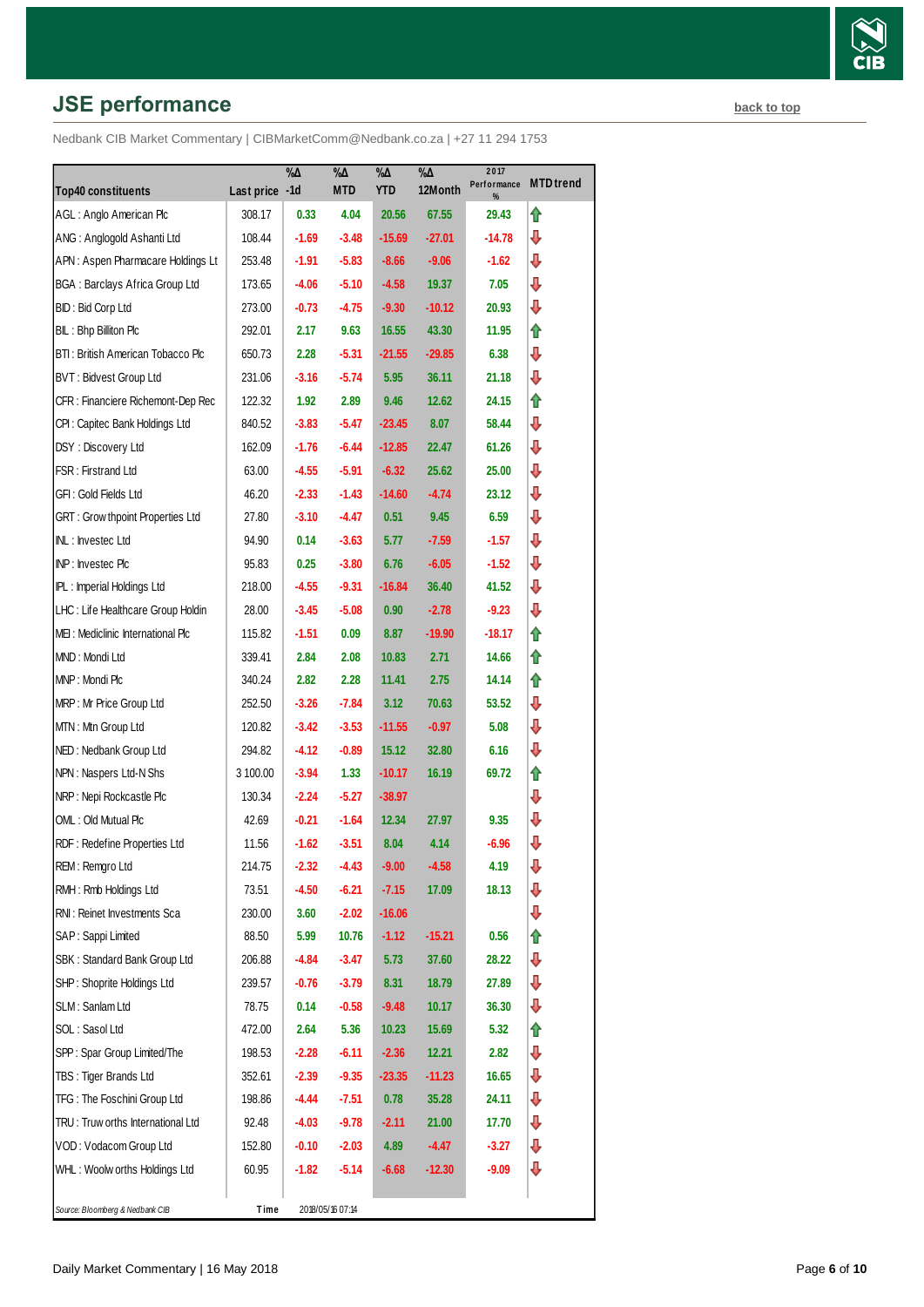

# <span id="page-6-0"></span>**Economics [back to top](#page-0-0)**

Nedbank CIB Market Commentary | CIBMarketComm@Nedbank.co.za | +27 11 294 1753

#### **US**

- US retail sales growth eased to 0.3% m/m in April, from 0.8% previously, in line with consensus. The key reason for the slowdown in the pace of sales growth was due to motor vehicle sales which eased sharply over the month. Other categories of products which saw lukewarm demand were electronics, health and personal care items, and furniture.
- However, building materials sales picked up, along with clothing, food and gasoline, which is an indication that construction or renovation activity may rise. It also shows that consumer spending activity on non-durable items remain upbeat, driven by an improving jobs market.

**Synopsis: We continue to believe that economic activity will probably continue to expand this year, but the face of benign wage and price pressures, the Fed is unlikely to hike by more than two more times this year. Monetary policy tightening will likely remain gradual in 2018 as a result of the cautious nature of the Fed.**

#### **Europe**

- Eurozone GDP growth remained unchanged at 0.4% q/q in 1Q18, in line with consensus. Countries like Germany, France and the Netherlands saw some slowdown in growth over the quarter. However this was offset by better growth in some of the periphery countries. Growth in Spain and Italy remained steady.
- Industrial production in the Eurozone rose by 3% y/y in March, from 2.6% in February, worse than consensus of 3.6%. Production of energy, capital and durable consumer goods rose modestly in March, driving industrial output. Better global trade activity will be a key underpin to Eurozone growth and industrial activity over the medium term.

**Synopsis: The ECB recently sounded more upbeat about Eurozone growth, however this hasn't translated into a sustainable rise in inflation, thereby keeping the ECB cautious. The ECB continues to reiterate that even though the asset purchase programme will be halved this year, and possibly come to an end soon, its holdings and reinvestments will be supportive of financial conditions and the economy over the medium term.**

#### **Japan**

- Japanese GDP contracted sharply in 1Q18, at -0.6% q/q SAAR, from 0.6% growth in 4Q17. This was worse than expectations of -0.1%.
- Household spending contracted, residential and non-residential investment was sharply negative, export growth eased sharply (along with imports) and overall domestic demand slumped.
- Business spending also declined which shows that there was a broad-based contraction in the Japanese economy in Q1. This was the first quarterly contraction in two years however trade activity is expected to support Japanese growth in coming quarter. Nonetheless, a slower pace of growth is expected in 2018 as a result of weak domestic demand and general global uncertainty.

**Synopsis: Japan continues to battle with very low inflation rates and an ageing workforce. While the BOJ has contemplated monetary tightening, this has taken the form of reduced purchases of long-dated bonds, and any further tightening will likely also be marginal over the medium term.**

#### **SA**

- The SA unemployment rate remained structurally elevated in 1Q18, but remained unchanged at 26.7% over the quarter this was better than consensus of 26.9%.
- The unemployment rate typically rises in the first quarter as a result of an influx of new potential employees which places pressure on the system as the private and public sectors cannot absorb such an influx. The fact that the unemployment rate remained steady (still high nonetheless) over the quarter is testament to a higher absorption rate in 1Q18 – the rate rose to 43.5 from 43.1 in 4Q17. We saw a slower pace of increase in the working age population relative to the increase in employment. What is concerning is the fact that the number of discouraged work-seekers surged over the quarter, which may have limited the working age population numbers. As a result of the surge in discouraged workers, the expanded unemployment rate rose to 36.7%, from 36.3% in Q4.
- The industries which shed employment in Q1 were agriculture, mining, utilities and transport. However, employment in the manufacturing, construction, social services and trade industries more than offset those declines.
- Overall, youth unemployment remains elevated and distressing, and the fact that an increasing number of potential employees have removed themselves from the labour force and are now classified as discouraged workers mean that structural unemployment have become so entrenched that a large number of the population have become unemployable. These people will probably never work again and will become an additional burden on the fiscus as they become dependent on government support.

**Synopsis**: **The only way to address this is through structural reform - to implement requisite skills and training, improve the absorptive capacity of the private and public sector, strengthening the primary and secondary industries, and improving the competitiveness of SAmanufactured products to ensure more people can be employed. For as long as unemployment remains structurally high, social discontent will remain a sticking feature in the economy.**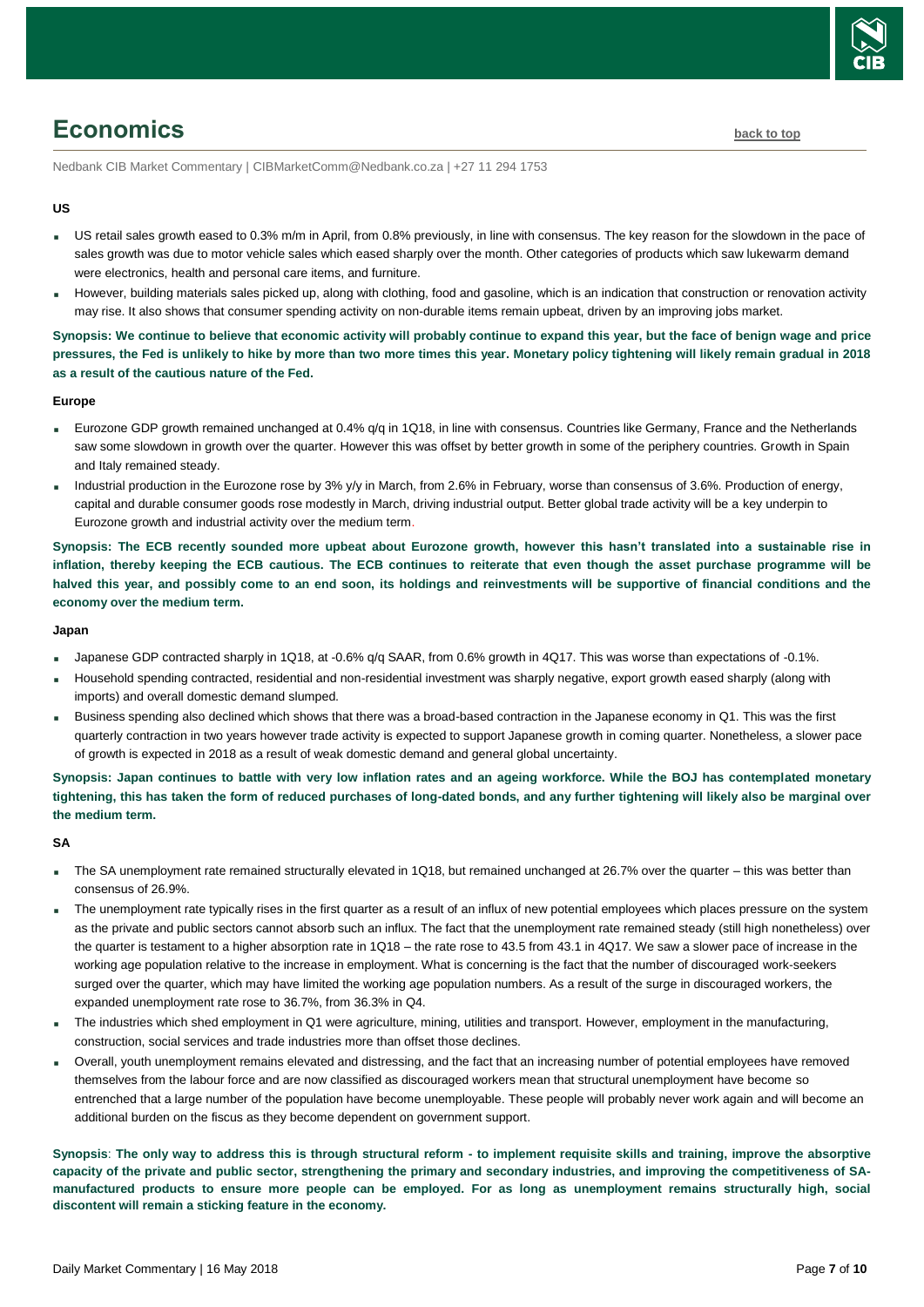

## <span id="page-7-0"></span>**Economic calendar [back to top](#page-0-0)**

Nedbank CIB Market Commentary | CIBMarketComm@Nedbank.co.za | +27 11 294 1753

|          | <b>Country Event</b> |                                      | Period           | Survey               | <b>Actual</b>            | Prior            | <b>Revised</b>   |
|----------|----------------------|--------------------------------------|------------------|----------------------|--------------------------|------------------|------------------|
| 15-May   |                      |                                      |                  |                      |                          |                  |                  |
| 04:00 AM | <b>CH</b>            | Industrial Production YoY            | APR              | 6.40%                | 7.00%                    | 6.00%            |                  |
| 04:00 AM | <b>CH</b>            | Retail Sales YoY                     | APR              | 10.00%               | 9.40%                    | 10.10%           |                  |
| 08:00 AM | GE                   | GDP NSA YoY                          | 1QP              | 1.70%                | 1.60%                    | 2.30%            |                  |
| 08:00 AM | GE                   | GDP SA QoQ                           | 1QP              | 0.40%                | 0.30%                    | 0.60%            |                  |
| 10:30 AM | UK                   | ILO Unemployment Rate 3Mths          | <b>MAR</b>       | 4.20%                | 4.20%                    | 4.20%            |                  |
| 11:00 AM | EC                   | GDP SA QoQ                           | 1QP              | 0.40%                | 0.40%                    | 0.40%            |                  |
| 11:00 AM | EC                   | GDP SA YoY                           | 1QP              | 2.50%                | 2.50%                    | 2.50%            |                  |
| 11:00 AM | EC                   | <b>ZEW Survey Expectations</b>       | <b>MAY</b>       |                      | 2.4                      | 1.9              |                  |
| 11:00 AM | GE                   | <b>ZEW Survey Current Situation</b>  | MAY              | 85.5                 | 87.4                     | 87.9             |                  |
| 11:00 AM | GE                   | <b>ZEW Survey Expectations</b>       | <b>MAY</b>       | $-8.2$               | $-8.2$                   | $-8.2$           |                  |
| 11:00 AM | EC                   | <b>Industrial Production WDA YoY</b> | <b>MAR</b>       | 3.60%                | 3.00%                    | 2.90%            | 2.60%            |
| 11:30 AM | <b>SA</b>            | South Africa Unemployment            | 1Q               | 26.9%                | 26.7%                    | 26.7%            |                  |
| 02:30 PM | US                   | Retail Sales Advance MoM             | APR              | 0.30%                | 0.30%                    | 0.60%            | 0.80%            |
| 10:00 PM | US                   | Net Long-term TIC Flow s             | <b>MAR</b>       | USD 0.0 <sub>b</sub> | <b>USD 61.8b</b>         | <b>USD 49.0b</b> |                  |
| 10:00 PM | US                   | Total Net TIC Flow s                 | <b>MAR</b>       | USD 0.0 <sub>b</sub> | USD-38.5b                | <b>USD 44.7b</b> | <b>USD 47.5b</b> |
| $16-May$ |                      |                                      |                  |                      |                          |                  |                  |
| 01:50 AM | <b>JN</b>            | GDP SA QoQ                           | 1QP              | 0.00%                | $-0.20%$                 | 0.40%            | 0.10%            |
| 01:50 AM | <b>JN</b>            | GDP Annualized SA QoQ                | 1QP              | $-0.10%$             | $-0.60%$                 | 1.60%            | 0.60%            |
| 06:30 AM | <b>JN</b>            | <b>Industrial Production YoY</b>     | <b>MARF</b>      |                      | 2.40%                    | 2.20%            |                  |
| 08:00 AM | GЕ                   | CPI YoY                              | MAY F            | 1.60%                | $\overline{\phantom{a}}$ | 1.60%            |                  |
| 11:00 AM | EC                   | CPI Core YoY                         | APR <sub>F</sub> | 0.70%                |                          | 0.70%            |                  |
| 11:00 AM | EC                   | CPI YoY                              | APR <sub>F</sub> | 1.20%                | $\blacksquare$           | 1.30%            |                  |
| 01:00 PM | <b>SA</b>            | Retail Sales Constant YoY            | <b>MAR</b>       | 4.70%                | $\overline{\phantom{0}}$ | 4.90%            |                  |
| 02:30 PM | <b>US</b>            | <b>Building Permits</b>              | APR              | 1350k                | $\blacksquare$           | 1354k            |                  |
| 02:30 PM | US                   | <b>Building Permits MoM</b>          | APR              | $-2.10%$             | $\overline{\phantom{0}}$ | 2.50%            |                  |
| 02:30 PM | US                   | <b>Housing Starts</b>                | APR              | 1310k                | $\blacksquare$           | 1319k            |                  |
| 02:30 PM | US                   | Housing Starts MoM                   | <b>APR</b>       | $-0.68%$             | $\overline{\phantom{0}}$ | 1.90%            |                  |
| 03:15 PM | US                   | Capacity Utilization                 | APR              | 78.40%               |                          | 78.00%           |                  |
| 03:15 PM | US                   | <b>Industrial Production MoM</b>     | APR              | 0.60%                | $\blacksquare$           | 0.50%            |                  |
| 03:15 PM | US                   | Manufacturing (SIC) Production       | APR              | 0.50%                | $\overline{\phantom{a}}$ | 0.10%            |                  |
| 17-May   |                      |                                      |                  |                      |                          |                  |                  |
| 01:50 AM | JN                   | Machine Orders YoY                   |                  | 0.30%                | -                        | 2.40%            |                  |
| 02:30 PM | US                   | Philadelphia Fed Business Outlook    | MAY              | 21.0                 |                          | 23.2             |                  |
| 04:00 PM | US                   | Leading Index                        | APR              | 0.40%                | $\overline{\phantom{0}}$ | 0.30%            |                  |
|          |                      |                                      |                  |                      |                          |                  |                  |
|          |                      |                                      |                  |                      |                          |                  |                  |

**Source: Bloomberg 2018/05/16 07:12**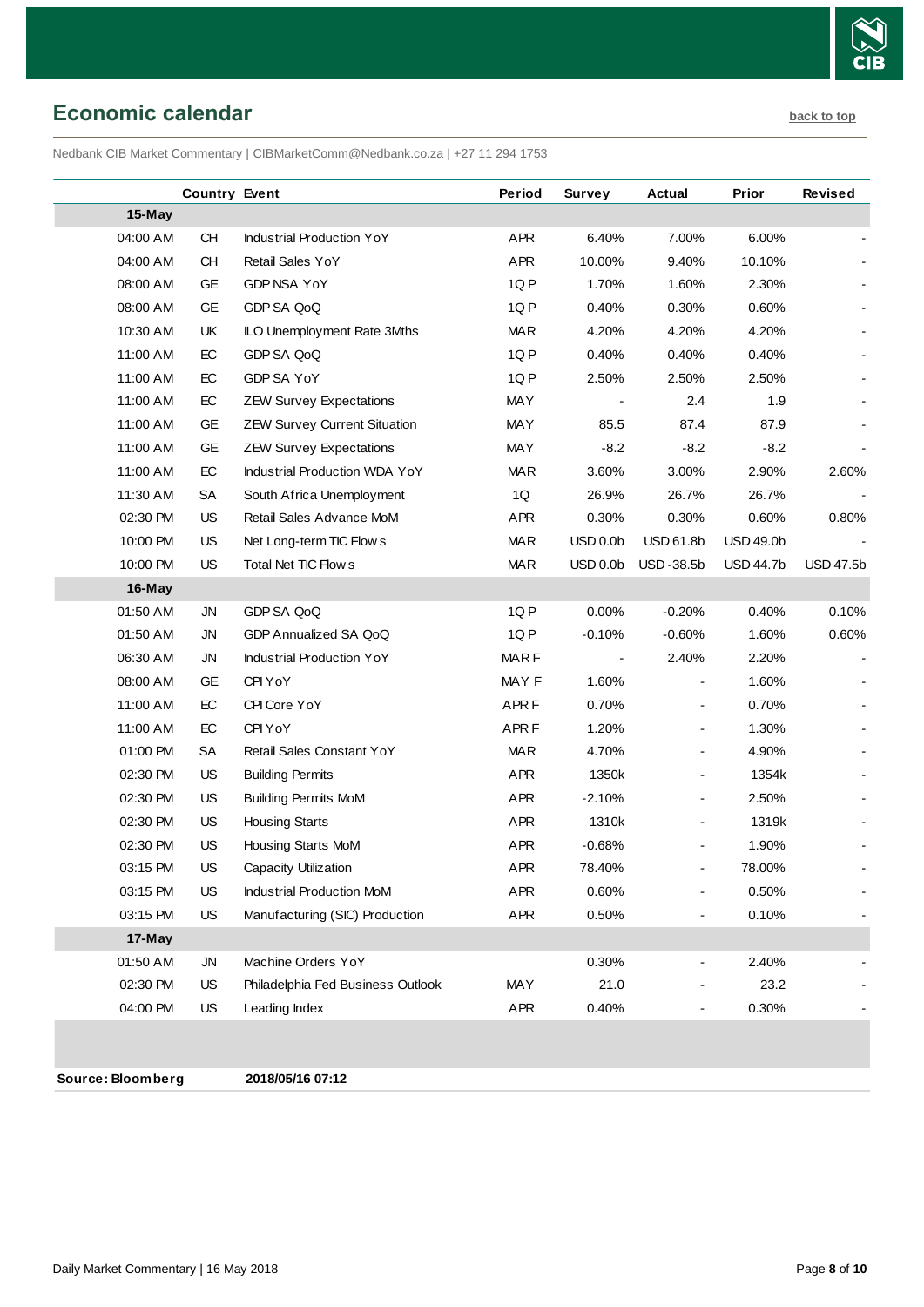

# <span id="page-8-0"></span>**Contacts**

**Treasury: Economic Analyst Reezwana Sumad** (011) 294 1753

**ALM Portfolio Management** (011) 535 4042

**Equities Sales and Distribution** (011) 535 4030/31

**Forex Institutional Sales Desk** (011) 535 4005

**Interest Rate Swaps & FRA's Trading** (011) 535 4004

**Money Market Institutional Sales Desk** (011) 535 4008

**Bond Trading** (011) 535 4021

**Forex Business Banking Sales Desk** (011) 535 4003

**Forex Retail Sales Desk** (011) 535 4020

**Money Market Business Banking Sales Desk** (011) 535 4006

**Non Soft & Soft Commodities Trading** (011) 535 4038

**Credit Derivatives**  (011) 535 4047

**Forex Corporate Sales Desk** JHB (011) 535 4002; DBN (031) 327 3000; CTN (021) 413 9300

**Inflation Trading** (011) 535 4026

**Money Market Corporate Sales Desk** JHB (011) 535 4007; DBN (031) 327 3000; CTN (021) 413 9300

**Preference shares desk** (011) 535 4072